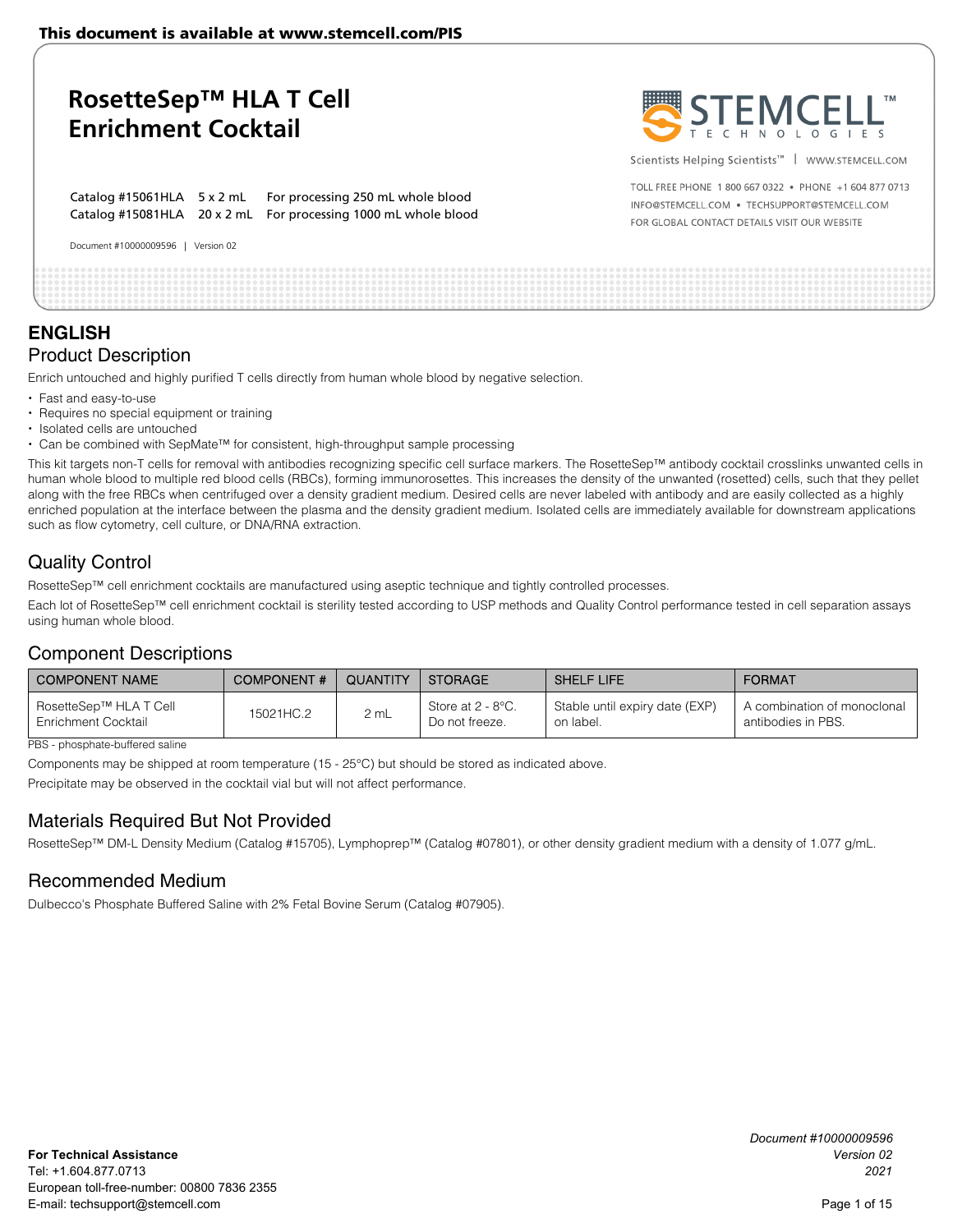

### Directions for Use

Ensure that blood sample, recommended medium, density gradient medium, and centrifuge are all at room temperature (15 - 25°C).

- 1. Add RosetteSep™ HLA Cocktail at 40 μL/mL of whole blood (e.g. for 2 mL of whole blood, add 80 μL of cocktail). Mix well. If using samples other than fresh whole blood, see Notes and Tips. NOTE: Do not vortex cocktail.
- 2. Incubate at room temperature (15 25°C) for 20 minutes.
- 3. Dilute sample with an equal volume of recommended medium and mix gently.
- 4. Layer the diluted sample on top of the density gradient medium OR

Layer the density gradient medium underneath the diluted sample. Be careful to minimize mixing of the density gradient medium and sample. NOTE: See Table 1 for volume recommendations. With 50 mL conical tubes (e.g. Catalog #38010), we suggest using a minimum of 15 mL density gradient medium to make it easier to remove the enriched layer.

- 5. Centrifuge at 1200 x g (see Notes and Tips) for 20 minutes at room temperature (15 25°C) with the brake off.
- 6. Remove the enriched cells from the density gradient medium : plasma interface. NOTE: Sometimes it is difficult to see the cells at the interface, especially when very rare cells are enriched. Remove some of the density gradient medium along with the enriched cells in order to ensure optimal recovery.
- 7. Wash enriched cells with recommended medium. Repeat.
- 8. Use enriched cells as desired. If you wish to evaluate the cell purity by flow cytometry, we recommend lysing enriched samples with Ammonium Chloride Solution (Catalog #07800) to remove residual RBCs (this can be done as the wash step).

#### **Table 1. Recommended Volumes and Tube Sizes**

| <b>WHOLE BLOOD</b><br><b>VOLUME</b> | <b>RECOMMENDED</b><br><b>MEDIUM VOLUME</b> | <b>TUBE SIZE</b> | <b>DENSITY</b><br><b>GRADIENT MEDIUM</b><br><b>VOLUME</b> |
|-------------------------------------|--------------------------------------------|------------------|-----------------------------------------------------------|
| 1 mL                                | 1 mL                                       | 5 mL             | $1.5$ mL                                                  |
| 2 mL                                | 2 mL                                       | 14 mL            | 3 mL                                                      |
| 3 mL                                | 3 mL                                       | 14 mL            | 3 mL                                                      |
| 4 mL                                | 4 mL                                       | 14 mL            | 4 mL                                                      |
| 5 mL                                | 5 mL                                       | 50 mL            | $15 \text{ mL}$                                           |
| $10$ mL                             | $10$ mL                                    | 50 mL            | $15$ mL                                                   |
| $15$ mL                             | 15 mL                                      | 50 mL            | $15$ mL                                                   |

### Notes and Tips

#### SAMPLES OTHER THAN WHOLE BLOOD

Although RosetteSep™ has been optimized for use with whole blood, cells can be enriched from other sources (e.g. buffy coat, leukapheresis samples). The concentration of nucleated cells in the sample should not exceed 5 x 10^7 cells/mL, and RBCs should be present at a ratio of at least 100 RBCs per nucleated cell.

CONVERSION OF g TO RPM

To convert g to RPM, use the following formula:

$$
RPM = \sqrt{\frac{RCF}{(1.118 \times 10^{-5})}}
$$

 $(1.118 \times 10^{-5}) \times (Radius)$ 

Where:  $RCF =$  relative centrifugal force  $(q)$  RPM = centrifuge speed in revolutions per minute  $Radius = radius of rotor (cm)$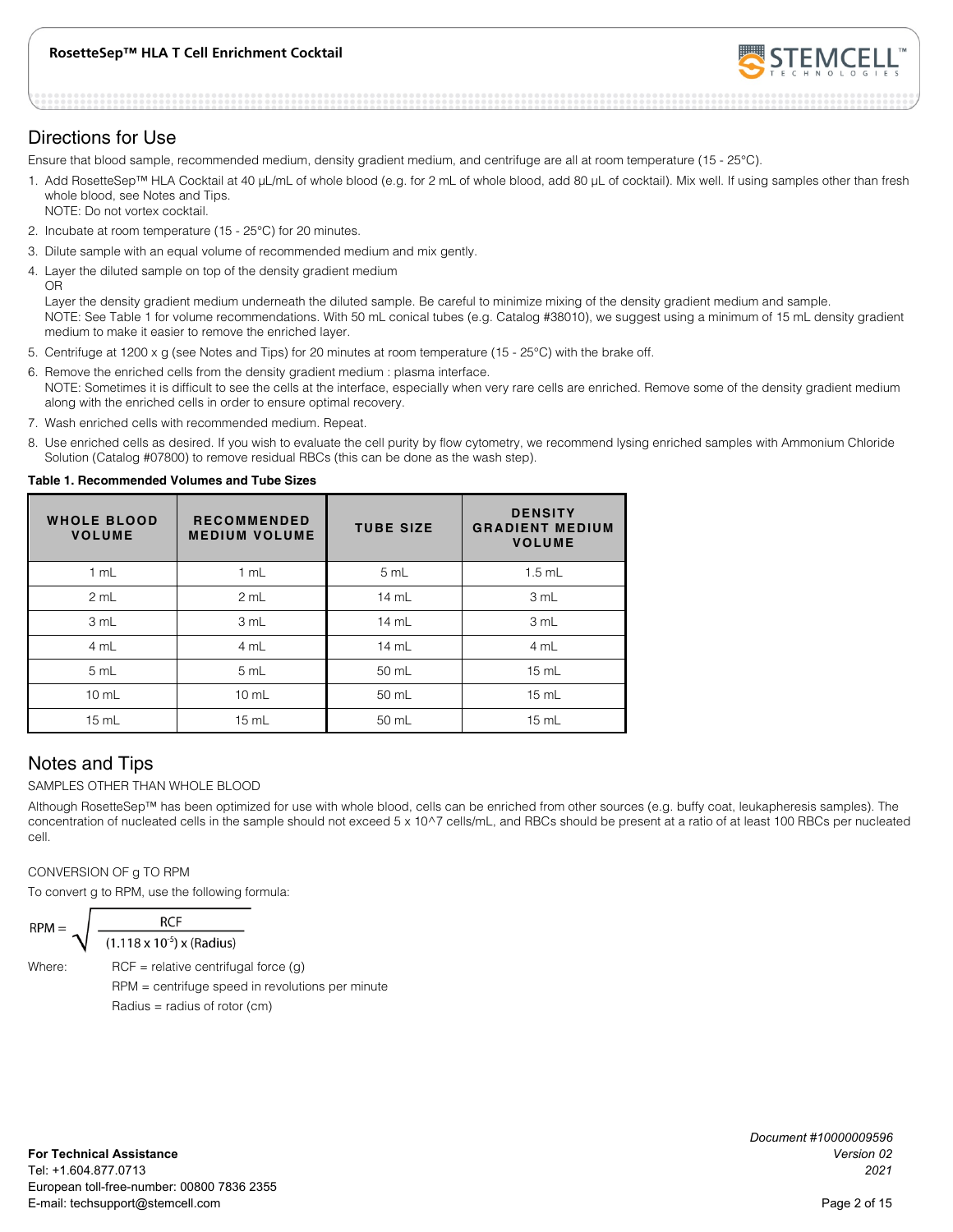

#### ASSESSING PURITY

For purity assessment of T cell (CD3+) by flow cytometry, use the following fluorochrome-conjugated antibody clone: • Anti-Human CD3 Antibody, Clone UCHT1 (Catalog #60011)

#### TYPICAL RESULTS

These results are for illustrative purposes only. They were obtained using samples from normal, healthy adults. Results from individual patient samples may vary.

| <b>CATALOG#</b>   | <b>CELL TYPE ENRICHED</b> | <b>PURITY</b> |
|-------------------|---------------------------|---------------|
| 15061HLA/15081HLA | T Cells (CD3+)            | > 90%         |

### Technical Assistance

For technical support, contact us by email at techsupport@stemcell.com, or call either +1.604.877.0713 or the European toll-free number 00800 7836 2355. For more information, visit www.stemcell.com.

If you require a printed copy or a translated version of this document in a certain language, contact us at techsupport@stemcell.com.

PRODUCTS ARE FOR RESEARCH USE ONLY AND NOT INTENDED FOR HUMAN OR ANIMAL DIAGNOSTIC OR THERAPEUTIC USES UNLESS OTHERWISE STATED. FOR ADDITIONAL INFORMATION ON QUALITY AT STEMCELL, REFER TO WWW.STEMCELL.COM/COMPLIANCE.

Copyright @ 2021 by STEMCELL Technologies Inc. All rights reserved including graphics and images. STEMCELL Technologies & Design, STEMCELL Shield Design, Scientists Helping Scientists, and RosetteSep are trademarks of STEMCELL Technologies Canada Inc. Lymphoprep is a trademark of Alere Technologies. All other trademarks are the property of their respective holders. While STEMCELL has made all reasonable efforts to ensure that the information provided by STEMCELL and its suppliers is correct, it makes no warranties or representations as to the accuracy or completeness of such information.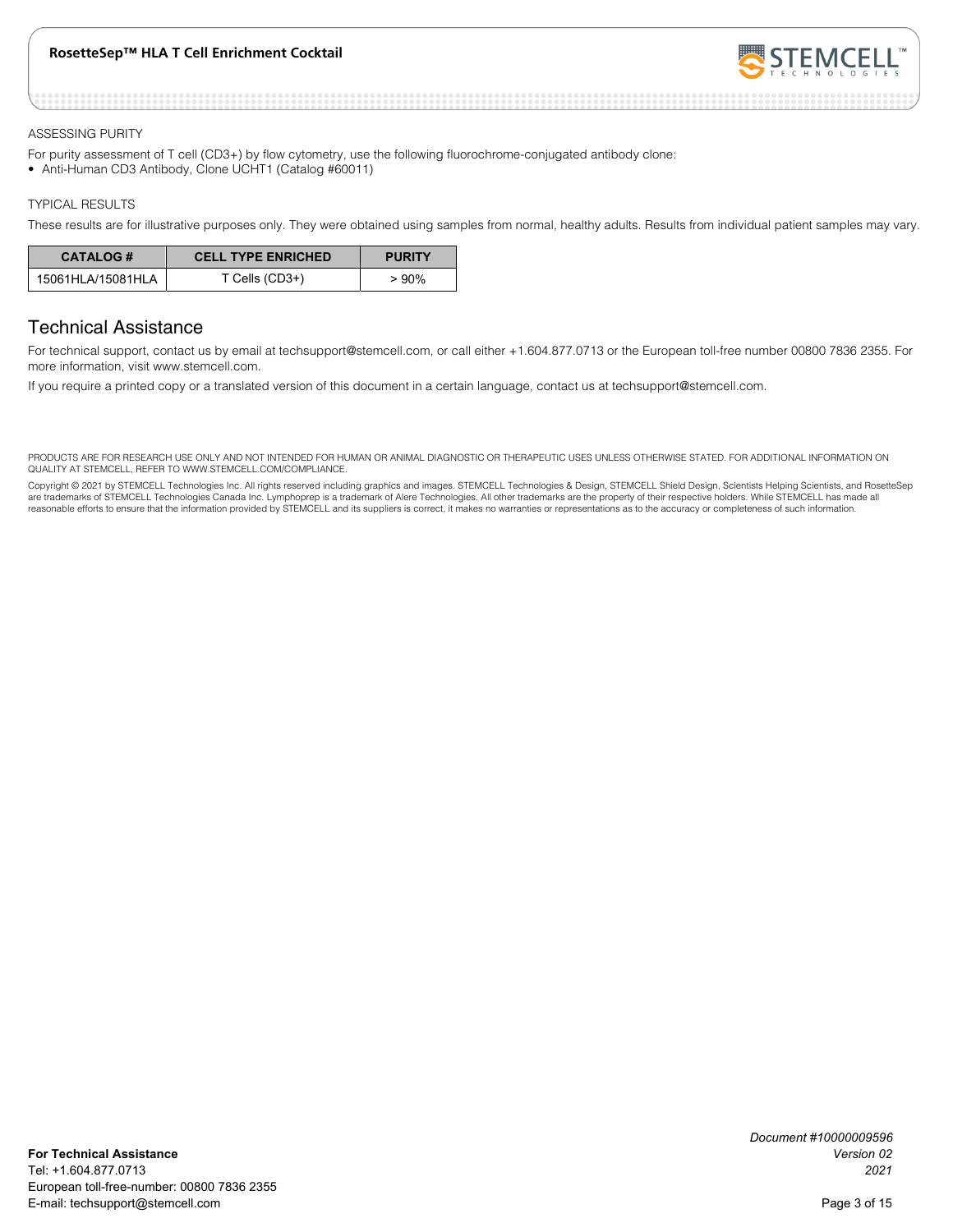Catalog #15061HLA 5 x 2 mL Pour traiter 250 mL de sang total Catalog #15081HLA 20 x 2 mL Pour traiter 1000 mL de sang total

Document #10000009596 | Version 02



Scientists Helping Scientists<sup>™</sup> | WWW.STEMCELL.COM

TOLL ERFE PHONE 1 800 667 0322 · PHONE +1 604 877 0713 INFO@STEMCELL.COM . TECHSUPPORT@STEMCELL.COM FOR GLOBAL CONTACT DETAILS VISIT OUR WEBSITE

### **FRANÇAIS**

### Description du Produit

Enrichir des lymphocytes T hautement purifiées et non-marquées directement à partir d'échantillons de sang total humain par sélection immunomagnétique négative.

- Rapide et facile d'utilisation
- Ne requiert aucun équipement spécialisé ou de formation particulière
- Les cellules isolées demeurent non-marquées
- Peut être combiné avec SepMate™ pour un traitement d'échantillons uniforme et à rendement élevé

Ce kit cible l'élimination de types cellulaires non-T par leur marquage avec des anticorps spécifiques aux antigènes de surface. Le cocktail d'anticorps RosetteSep™ relient les cellules indésirables du sang total humain aux globules rouges, formant des immunorosettes. Cette méthode augmente la densité des cellules indésirables (en rosettes), de sorte qu'elles sédimentent avec les globules rouges lorsqu'elles sont centrifugées sur un média à gradient de densité. La population enrichie en cellules désirables demeure non-marquée d'anticorps et celles-ci peuvent être facilement récupérées à l'interface entre la couche de plasma sanguin et le média à gradient de densité. Les cellules isolées sont immédiatement disponibles pour plusieurs applications en aval telles que la cytométrie en flux, la culture cellulaire ou l'extraction d'ADN/ARN.

### Contrôle de la Qualité

Les cocktails d'enrichissement en cellules RosetteSep™ sont fabriqués en utilisant des techniques aseptiques au moyen de processus strictement contrôlés. Chaque lot de cocktail d'enrichissement RosetteSep™ est testé pour la stérilité selon les méthodes USP, ainsi qu'un test de performance d'isolation cellulaire sur sang total humain et de contrôle qualité.

### Descriptions des Composantes

| NOM DE LA COMPOSANTE                          | $N^{\circ}$ DE LA<br><b>COMPOSANTE</b> | QUANTITÉ | <b>ENTREPOSAGE</b>                                       | <b>STABILITÉ</b>                                                           | <b>FORMAT</b>                                  |
|-----------------------------------------------|----------------------------------------|----------|----------------------------------------------------------|----------------------------------------------------------------------------|------------------------------------------------|
| RosetteSep™ HLA T Cell Enrichment<br>Cocktail | 15021HC.2                              | 2 mL     | Entreposer entre<br>2 et $8^{\circ}$ C. Ne pas congeler. | Stable jusqu'à la date<br>de péremption (EXP)<br>figurant sur l'étiquette. | Combinaison d'anticorps<br>monoclonaux en PBS. |

PBS - solution saline tamponnée au phosphate

Les composants peuvent être expédiés à température ambiante (15 - 25°C) mais doivent être stockés comme indiqué ci-dessus.

Des précipités peuvent être observés dans le flacon du cocktail, mais n'affecteront pas la performance.

### Materiel Nécessaire non Fourni

RosetteSep™ DM-L Density Medium (Référence N° 15705), Lymphoprep™ (Référence N° 07801), ou un autre milieu de gradient de densité avec une densité de 1,077 g/mL.

### Milieu Recommandé

Tampon phosphate salin avec 2% de sérum foetal bovin (Référence Nº 07905).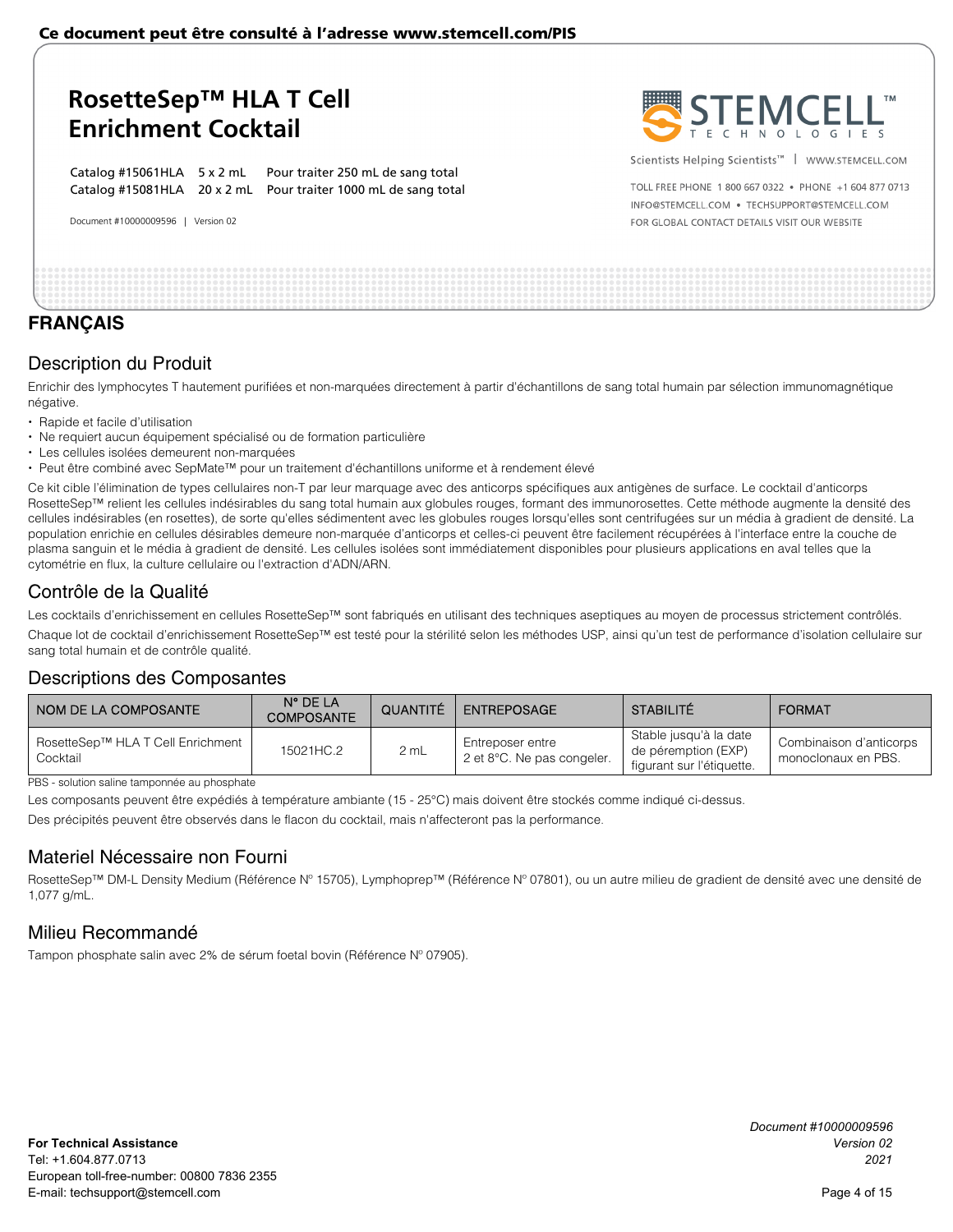

### Manipulation et Mode d'Emploi

Vérifier que l'échantillon de sang, le milieu recommandé, le milieu de gradient de densité et la centrifugeuse sont à température ambiante (15 - 25°C).

- 1. Ajouter le cocktail HLA RosetteSep™ à 40 μL/mL de sang total (p. ex., pour 2 mL de sang total, ajouter 80 μL de cocktail). Bien mélanger. En cas d'utilisation d'échantillons autres que du sang total frais, se référer aux Notes et Conseils. REMARQUE: Ne pas vortexer le cocktail.
- 2. Incuber à température ambiante (15 25°C) pendant 20 minutes.
- 3. Diluer l'échantillon dans un volume identique de milieu recommandé puis mélanger doucement.
- 4. Disposer l'échantillon dilué au-dessus du milieu de gradient de densité.

OU

Disposer le milieu de gradient de densité sous l'échantillon dilué. Eviter de mélanger entre le milieu de gradient de densité et l'échantillon. REMARQUE: Se référer au Tableau 1 pour les recommandations de volume. Pour des tubes coniques de 50 mL (p. ex., Référence N° 38010), nous conseillons d'utiliser au moins 15 mL de milieu de gradient de densité, afin de faciliter la récupération de la fraction enrichie.

- 5. Centrifuger à 1200 x g (cf. Notes et Conseils) pendant 20 minutes à température ambiante (15 25°C) sans frein.
- 6. Récupérer les cellules enrichies du milieu de gradient de densité à l'interface plasma. REMARQUE: Il est parfois difficile de voir les cellules à l'interface, notamment lorsque l'enrichissement concerne très peu de cellules. Retirer une partie du milieu de gradient de densité avec les cellules enrichies, afin de garantir une récupération optimum.
- 7. Laver les cellules enrichies avec du milieu recommandé. Répéter.
- 8. Utiliser les cellules enrichies, selon les besoins. Si vous souhaitez effectuer une analyse par cytométrie de flux pour évaluer la pureté des cellules, nous recommandons de lyser les échantillons enrichis avec une solution de chlorure d'ammonium (Référence N° 07800) afin d'éliminer les globules rouges résiduels (ceci peut être réalisé durant une étape du lavage).

#### **Tableau 1. Volumes Recommandés et Tailles des Tubes**

| <b>VOLUME DE</b><br><b>SANG TOTAL</b> | <b>VOLUME DE</b><br><b>MILIEU</b><br><b>RECOMMANDÉ</b> | <b>TAILLE DU</b><br><b>TUBE</b> | <b>VOLUME DE MILIEU</b><br><b>DE GRADIENT DE</b><br><b>DENSITÉ</b> |
|---------------------------------------|--------------------------------------------------------|---------------------------------|--------------------------------------------------------------------|
| 1 mL                                  | 1 mL                                                   | 5 mL                            | $1,5$ mL                                                           |
| 2 mL                                  | 2 mL                                                   | 14 mL                           | 3 mL                                                               |
| 3 mL                                  | 3 mL                                                   | 14 mL                           | 3 mL                                                               |
| 4 mL                                  | 4 mL                                                   | 14 mL                           | 4 mL                                                               |
| 5 mL                                  | 5 mL                                                   | 50 mL                           | 15 mL                                                              |
| $10 \text{ mL}$                       | $10 \text{ mL}$                                        | 50 mL                           | 15 mL                                                              |
| 15 mL                                 | 15 mL                                                  | 50 mL                           | $15$ mL                                                            |

### Notes et Conseils

ÉCHANTILLONS AUTRES QUE DU SANG TOTAL

Bien que RosetteSep™ ait été optimisé pour une utilisation avec du sang total, les cellules peuvent être enrichies à partir d'autres sources (p. ex., la couche leucocyto-plaquettaire, des échantillons de leucaphérèse). La concentration de cellules nucléées dans l'échantillon ne doit pas dépasser 5 x 10^7 cellules/mL, et les GR doivent être présents à un ratio d'au moins 100 GR par cellule nucléée.

#### CONVERSION DE g EN TR/MIN

Pour convertir g en tr/min, utiliser la formule suivante:

$$
\text{tr/min} = \sqrt{\frac{\text{FCR}}{(1,118 \times 10^{-5}) \times (\text{Radius})}}
$$

Où : FCR = force centrifuge relative (g) tr/min = vitesse centrifuge en tour par minute Radius = rayon du moteur (cm)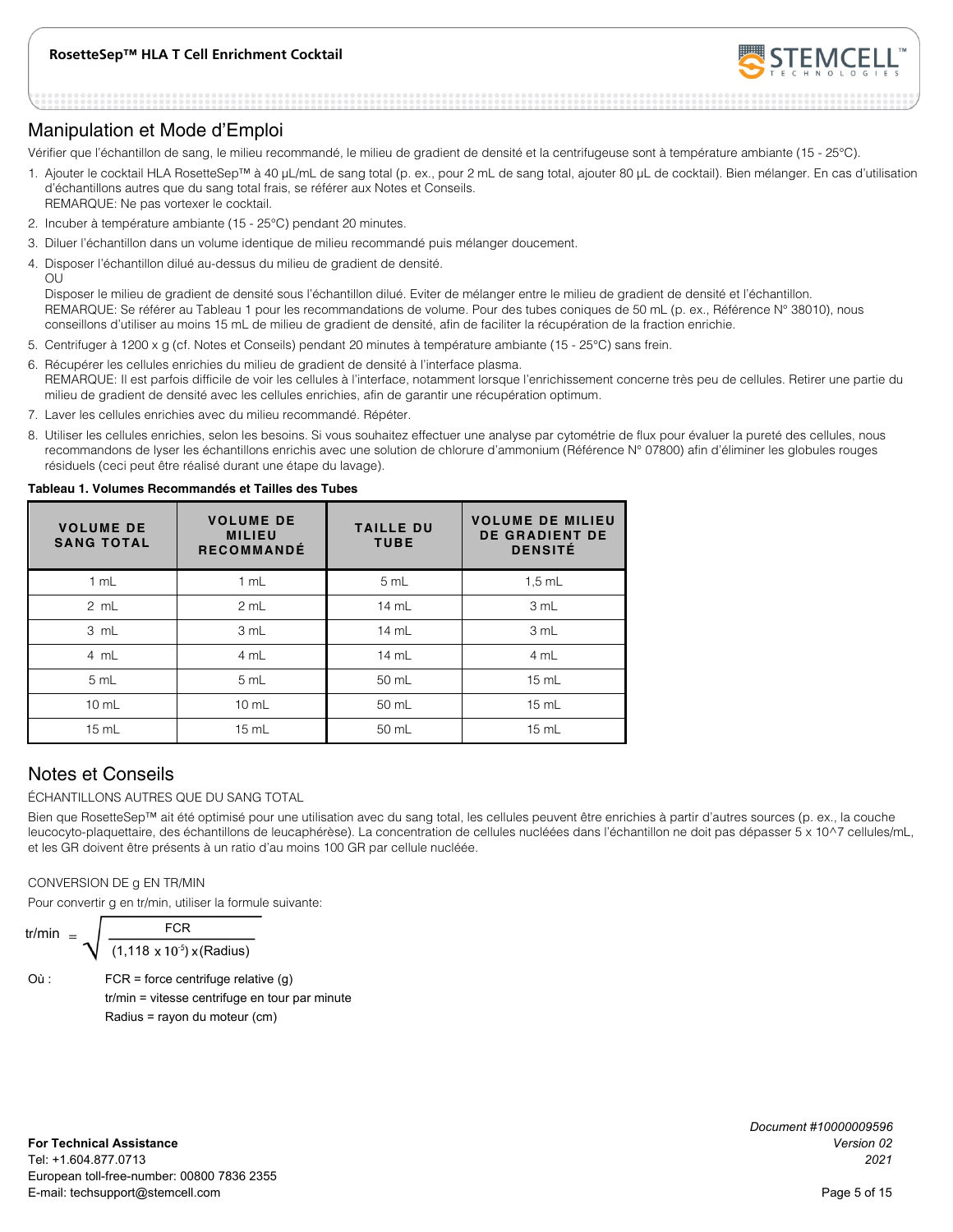

#### ÉVALUATION DE LA PURETÉ

- Pour évaluer la pureté des cellules T (CD3+) par cytométrie en flux, utiliser le clone d'anticorps conjugué au flurochrome suivant :
- Anti-Human CD3 Antibody, Clone UCHT1 (Référence N° 60011)

#### RÉSULTATS TYPIQUES

Ces résultats sont uniquement donnés à titre d'illustration. Ils ont été obtenus à l'aide d'échantillons provenant d'adultes normaux en bonne santé. Les résultats peuvent varier d'un échantillon de donneur à un autre.

| RÉFÉRENCE N°      | <b>TYPE DE CELLULES ENRICHIES</b> | <b>PURETE</b> |
|-------------------|-----------------------------------|---------------|
| 15061HLA/15081HLA | Cellules T (CD3+)                 | $>90\%$       |

### Assistance Technique

Pour joindre l'assistance technique, prendre contact avec nous à l'adresse techsupport@stemcell.com ou par téléphone au numéro +1.604.877.0713 ou le numéro sans frais européenne 00800 7836 2355. Pour obtenir de plus amples informations, visiter le site www.stemcell.com.

Si vous avez besoin d'une copie imprimée ou d'une version de ce document dans une certain langue, contactez-nous à techsupport@stemcell.com.

LES PRODUITS SONT À USAGE DE RECHERCHE UNIQUEMENT ET NON DESTINÉS À DES USAGES DIAGNOSTIQUES OU THÉRAPEUTIQUES HUMAINS OU ANIMAUX, SAUF INDICATION CONTRAIRE. POUR PLUS D'INFORMATIONS SUR LA QUALITÉ CHEZ STEMCELL, CONSULTEZ WWW.STEMCELL.COM/COMPLIANCE.

Copyright © 2021 de STEMCELL Technologies Inc. Tous droits reserves, y compris les graphiques et les images. STEMCELL Technologies & Design, STEMCELL Shield Design, Scientists Helping Scientists, et RosetteSep sont des marques de commerce de STEMCELL Technologies Canada Inc. Lymphoprep est une marque commerciale de Alere Technologies. Toutes les autres marques de commerce appartiennent a leurs proprietaires respectifs. STEMCELL a deploye tous les efforts raisonnables pour s'assurer que les renseignements fournis par STEMCELL et ses fournisseurs sont corrects; toutefois, la societe ne donne aucune garantie ni ne fait aucune declaration concernant l'exactitude ou l'exhaustivite desdits renseignements.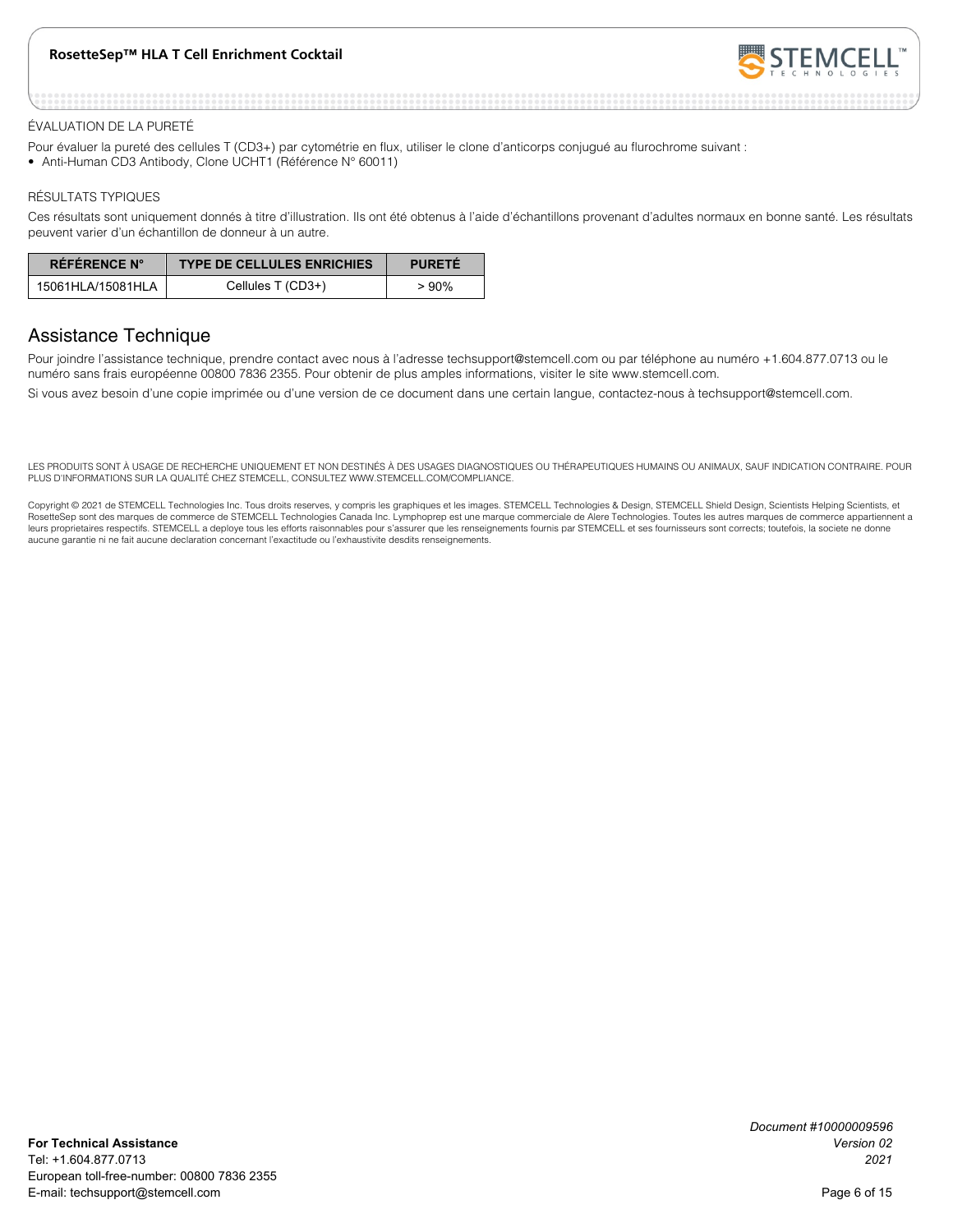Catalog #15061HLA 5 x 2 mL Para procesar 250 mL de sangre total Catalog #15081HLA 20 x 2 mL Para procesar 1000 mL de sangre total

Document #10000009596 | Version 02



Scientists Helping Scientists<sup>™</sup> | WWW.STEMCELL.COM

TOLL ERFE PHONE 1 800 667 0322 · PHONE +1 604 877 0713 INFO@STEMCELL.COM . TECHSUPPORT@STEMCELL.COM FOR GLOBAL CONTACT DETAILS VISIT OUR WEBSITE

## **ESPAÑOL**

### Descripción del Producto

Enriquezca linfocitos T intactos y altamente enriquecidos directamente de sangre periférica humana mediante selección negativa.

- Rápido y fácil de usar
- No requiere equipo o entrenamiento especial
- Las células aisladas están intactas
- Se puede combinar con SepMate ™ para un procesamiento de muestras uniforme y de alto rendimiento

Este kit reconoce las células que no son linfocitos T para su posible eliminación, ya que el cocktail de anticuerpos reconoce marcadores de superficie celular específicos. El cocktail de anticuerpos RosetteSep ™ entrelaza las células no deseadas presentes en la sangre total humana, mediante múltiples glóbulos rojos (RBC), formando inmunorosetas. Esto aumenta la densidad de las células no deseadas (formadas en rosetas), de modo que sedimentan junto con los glóbulos rojos libres cuando se centrifuga la muestra sobre un medio de gradiente de densidad. Las células deseadas no son marcadas con anticuerpos y se recogen fácilmente como una población altamente enriquecida en el anillo formado entre el plasma y el medio de gradiente de densidad. Las células aisladas están disponibles de inmediato para aplicaciones posteriores, como citometría de flujo, cultivo celular o extracción de ADN/ARN.

### Control de Calidad

Los cócteles de enriquecimiento celular RosetteSep™ se fabrican mediante técnicas asépticas utilizando procesos estrictamente controlados.

Cada lote de cóctel de enriquecimiento celular RosetteSep™ se somete a pruebas de esterilidad según los métodos USP (farmacopea estadounidense) y de control de calidad con pruebas de rendimiento en ensayos de separación celular con sangre total humana.

### Descripción de Componentes

| I NOMBRE DEL COMPONENTE                       | COMPONENTE Nº | CANTIDAD | <b>ALMACENAMIENTO</b>                  | VIDA ÚTIL                                                         | <b>FORMATO</b>                                         |
|-----------------------------------------------|---------------|----------|----------------------------------------|-------------------------------------------------------------------|--------------------------------------------------------|
| RosetteSep™ HLA T Cell<br>Enrichment Cocktail | 15021HC.2     | 2 mL     | Almacenese de<br>2 a 8°C. No congelar. | Estable hasta la fecha<br>de vencimiento (EXP)<br>de la etiqueta. | Una combinación de anticuerpos<br>monoclonales en PBS. |

PBS - tampón fosfato salino

Los componentes pueden enviarse a temperatura ambiente (15 - 25°C) pero deben almacenarse como se indica arriba.

Precipitados pueden formarse en el vial del cóctel, pero esto no afectará el rendimiento del producto.

### Materiales Necesarios pero no Suministrados

RosetteSep™ DM-L Density Medium (No. de catálogo 15705), Lymphoprep™ (No. de catálogo 07801), u otro medio de gradiente de densidad con una densidad de 1,077 g/mL.

### Medio Recomendado

Tampón fosfato salino con 2% de suero fetal bovino (No. de catálogo 07905).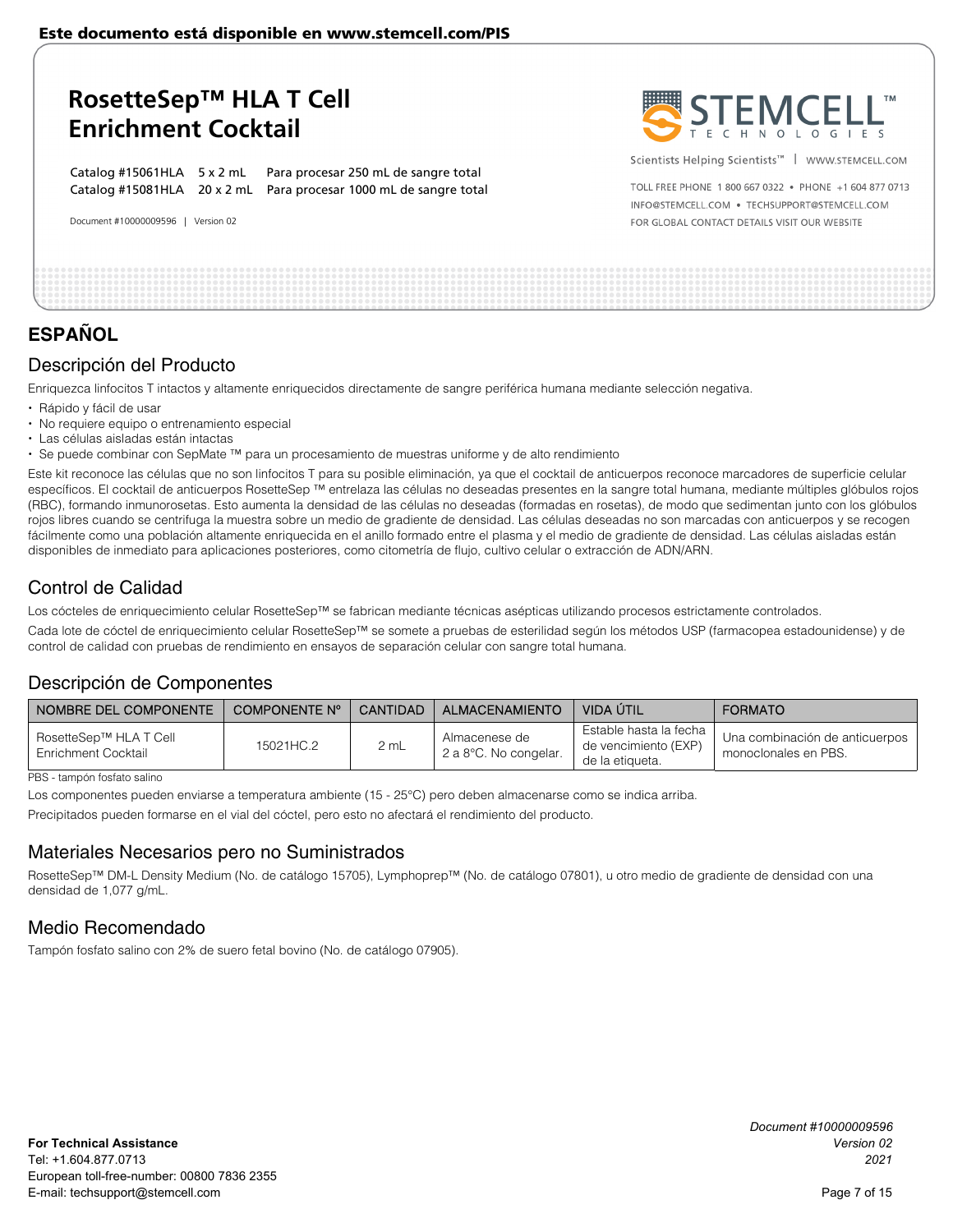

### Manipulación e Instrucciones de Uso

Asegurarse de que la muestra de sangre, el medio recomendado, el medio de gradiente de densidad y la centrífuga estén a temperatura ambiente (15 - 25°C).

- 1. Añadir cóctel de HLA RosetteSep™ en una proporción de 40 μL/mL de sangre total (p. ej., para 2 mL de sangre total, añadir 80 μL de cóctel). Mezclar bien. En caso de utilizar muestras que no sean sangre total fresca, consulte las Notas y Consejos. NOTA: No vortex cóctel.
- 2. Incubar a temperatura ambiente (15 25°C) por 20 minutos.
- 3. Diluir la muestra en un volumen equivalente de medio recomendado y mezclar con cuidado.
- 4. Añada una capa de la muestra diluida sobre el medio de gradiente de densidad

 $\Omega$ 

Añada una capa de medio de gradiente de densidad bajo la muestra diluida. Ponga atención para minimizar la posibilidad de que el medio de densidad se mezcle con la muestra.

NOTA: Consulte las recomendaciones de volumen en la Tabla 1. Con tubos cónicos de 50 mL (p. ej., No. de catálogo 38010), sugerimos utilizar un mínimo de 15 mL de medio de gradiente de densidad para facilitar la recogida de la capa enriquecida.

- 5. Centrifugar a 1200 x g (consulte las Notas y Consejos) por 20 minutos a temperatura ambiente (15 25°C) sin freno.
- 6. Retirar las células enriquecidas de la interfase entre el medio de gradiente de densidad y el plasma. NOTA: En algunas ocasiones, es difícil ver las células en la interfase, especialmente cuando se enriquecen células muy poco comunes. Retirar parte del medio de gradiente de densidad junto con las células enriquecidas a fin de asegurar una recuperación óptima.
- 7. Lavar las células enriquecidas con medio recomendado. Repetir.
- 8. Utilice las células enriquecidas para el uso deseado. Si desea evaluar la pureza celular por citometría de flujo, recomendamos lisar las muestras enriquecidas con una solución de cloruro de amonio (No. de catálogo 07800) para eliminar los eritrocitos residuales (esto se puede realizar como el paso de lavado).

#### **Tabla 1. Volúmenes y Tamaños de Tubo Recomendados**

| <b>VOLUMEN DE</b><br><b>SANGRE TOTAL</b> | <b>VOLUMEN DE</b><br><b>MEDIO</b><br><b>RECOMENDADO</b> | <b>TAMAÑO DE</b><br><b>TUBO</b> | <b>VOLUMEN DE</b><br><b>MEDIO DE</b><br><b>GRADIENTE DE</b><br><b>DENSIDAD</b> |
|------------------------------------------|---------------------------------------------------------|---------------------------------|--------------------------------------------------------------------------------|
| 1 mL                                     | 1 mL                                                    | 5 mL                            | $1.5$ mL                                                                       |
| 2 mL                                     | 2 mL                                                    | 14 mL                           | 3 mL                                                                           |
| 3 mL                                     | 3 mL                                                    | 14 mL                           | 3 mL                                                                           |
| 4 mL                                     | 4 mL                                                    | 14 mL                           | 4 mL                                                                           |
| 5 mL                                     | 5 mL                                                    | 50 mL                           | $15 \text{ mL}$                                                                |
| $10 \text{ mL}$                          | $10$ mL                                                 | 50 mL                           | $15 \text{ mL}$                                                                |
| $15 \text{ mL}$                          | 15 mL                                                   | 50 mL                           | $15 \text{ mL}$                                                                |

### Notas y Consejos

MUESTRAS DE SUSTANCIAS QUE NO SEAN SANGRE TOTAL

Aunque RosetteSep™ se ha optimizado para su uso con sangre total, también pueden enriquecerse células procedentes de otras fuentes (p. ej., muestras de capa leucocitaria, leucaféresis). La concentración de células nucleadas en la muestra no debe ser mayor de 5 x 10^7 células/mL y la presencia de eritrocitos debe ser en una proporción de al menos 100 por cada célula nucleada.

#### CONVERSIÓN DE g A RPM

Para convertir g a rpm, utilice la fórmula siguiente:

$$
RPM = \sqrt{\frac{RCF}{(1,118 \times 10^{-5}) \times (Radio)}}
$$

Donde: RCF = fuerza centrífuga relativa (g)

 RPM = velocidad de centrifugado en revoluciones por minuto Radio = radio del rotor (cm)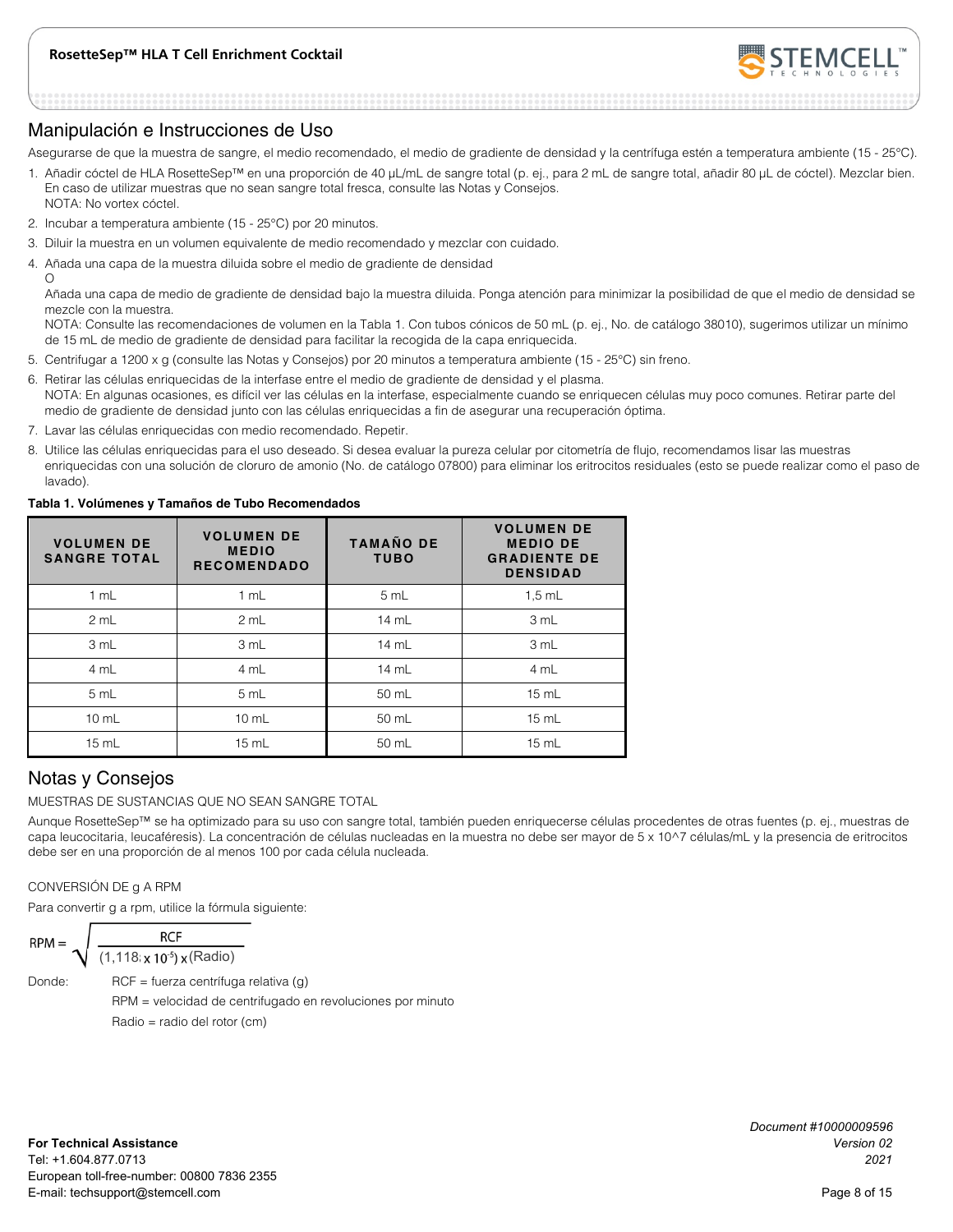

#### EVALUACIÓN DE LA PUREZA

- Para la evaluación de la pureza de los linfocitos T (CD3+) por citometría de flujo, utilice el siguiente clone de anticuerpo conjugado con fluorocromo:
- Anti-Human CD3 Antibody, Clone UCHT1 (No. de catálogo 60011)

#### RESULTADOS TIPICOS

Estos resultados se presentan a modo ilustrativo únicamente. Se han obtenido utilizando muestras de individuos adultos normales y sanos. Los resultados de muestras de pacientes pueden variar.

| N.º DE CATÁLOGO   | <b>TIPO DE CÉLULA</b><br><b>ENRIQUECIDA</b> | <b>PUREZA</b> |
|-------------------|---------------------------------------------|---------------|
| 15061HLA/15081HLA | Linfocitos $T$ (CD3+)                       | $>90\%$       |

### Asistencia Técnica

Si necesita asistencia técnica, envíenos un correo electrónico a techsupport@stemcell.com o llame al +1.604.877.0713, o llame al número gratuito Europea 00800 7836 2355. Para más información, visite www.stemcell.com.

Si necesita una copia impresa o una versión traducida de este documente, contáctenos en techsupport@stemcell.com.

LOS PRODUCTOS SON SOLO PARA USO EN INVESTIGACIONES Y NO ESTÁN PREVISTOS PARA DIAGNÓSTICO HUMANO NI ANIMAL, NI USOS TERAPÉUTICOS, SALVO QUE SE INDIQUE LO CONTRARIO. PARA OBTENER INFORMACIÓN ADICIONAL SOBRE LA CALIDAD EN STEMCELL, REMÍTASE A WWW.STEMCELL.COM/COMPLIANCE.

Copyright © 2021 de STEMCELL Technologies Inc. Todos los derechos reservados incluyendo los graficos e imagenes. STEMCELL Technologies & Design, STEMCELL Shield Design, Scientists Helping Scientists, y RosetteSep son marcas comerciales de STEMCELL Technologies Canada Inc. Lymphoprep es una marca comerical de Alere Technologies. Todas las demas marcas comerciales son propiedad de sus respectivos titulares. Si bien STEMCELL ha hecho todos los esfuerzos razonables para garantizar que la informacion proporcionada por STEMCELL y sus proveedores sea correcta, no garantiza ni se manifiesta en relacion con la exactitud o integridad de tal informacion.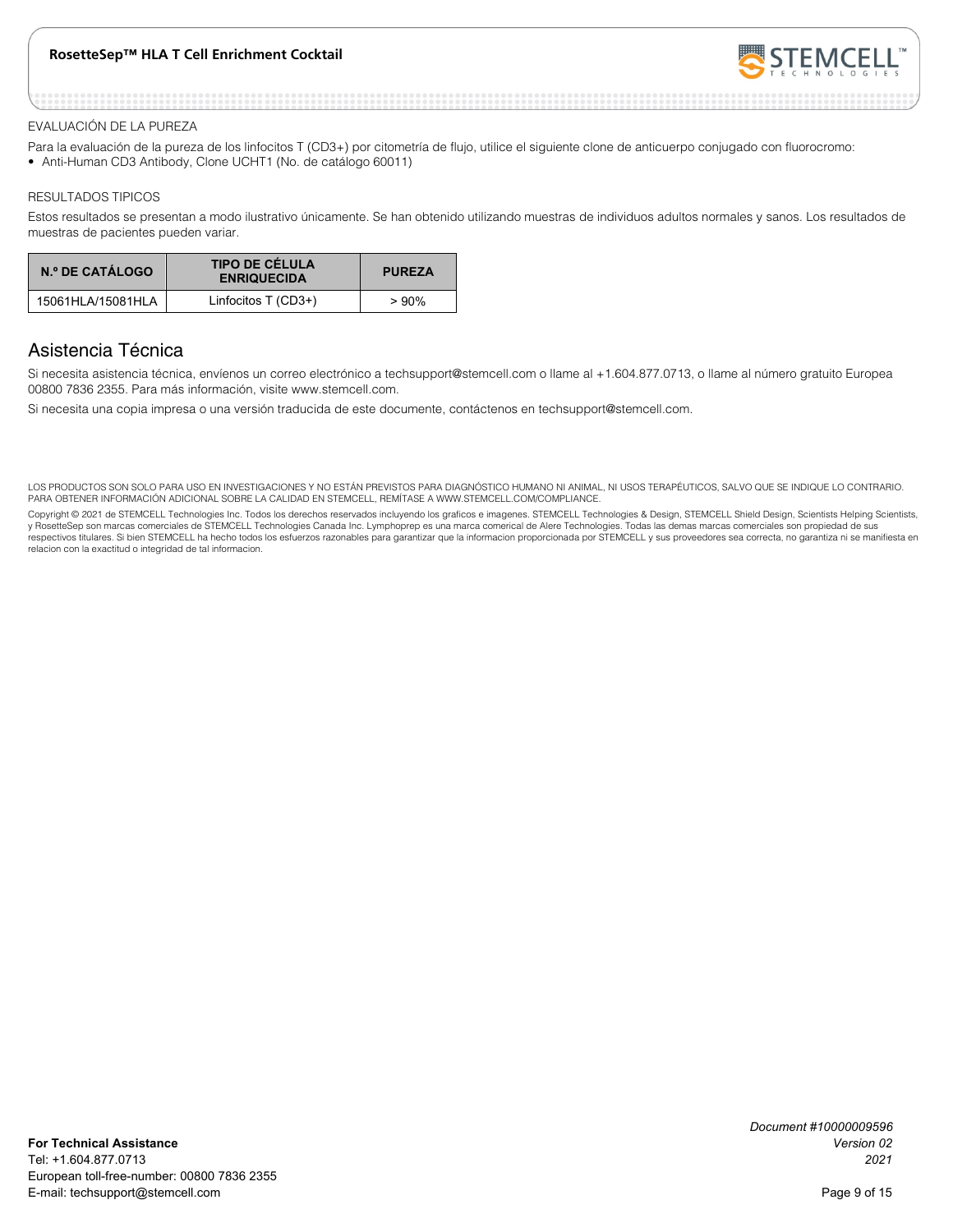## **RosetteSep™ HLA T Cell Enrichment Kit**

Catalog #15061HLA 5 x 2 mL Per il trattamento di 250 mL di sangue intero Catalog #15081HLA 20 x 2 mL Per il trattamento di 1000 mL di sangue intero

Document #10000009596 | Version 02



Scientists Helping Scientists<sup>™</sup> | WWW.STEMCELL.COM

TOLL ERFE PHONE 1 800 667 0322 · PHONE +1 604 877 0713 INFO@STEMCELL.COM . TECHSUPPORT@STEMCELL.COM FOR GLOBAL CONTACT DETAILS VISIT OUR WEBSITE

### **ITALIANO**

### Descrizione del Prodotto

Arricchire le cellule T intatte e altamente purificate direttamente dal sangue intero umano mediante selezione negativa.

- Veloce e facile da usare
- Non richiede attrezzatura speciale o addestramento
- Le cellule isolate non vengono toccate
- Può essere combinato con SepMate™ per un'elaborazione del campione coerente e ad alta produttività

Questo kit ha come obiettivo la rimozione di cellule non T con l'utilizzo di anticorpi che riconoscono specifici marcatori di superficie cellulare. Il cocktail di anticorpi RosetteSep™ lega le cellule indesiderate nel sangue intero umano a più globuli rossi (RBC), formando immunorosette. Ciò aumenta la densità delle cellule indesiderate (a rosetta), in modo tale che si accumulano insieme ai globuli rossi liberi quando vengono centrifugate su un mezzo a gradiente di densità. Le cellule desiderate non vengono mai marcate con l'anticorpo e vengono facilmente raccolte come una popolazione altamente arricchita all'interfaccia tra il plasma e il mezzo a gradiente di densità. Le cellule isolate sono immediatamente disponibili per applicazioni a valle come citometria a flusso, coltura cellulare o estrazione di DNA/RNA.

### Controlli di Qualità

I cocktail di arricchimento cellulare RosetteSep™ sono prodotti utilizzando una tecnica asettica e dei processi altamente controllati.

Ogni lotto di cocktail di arricchimento cellulare RosetteSep™ è sottoposto a test sulla sterilità conformi ai metodi USP e a test di rendimento sul controllo qualità in analisi di separazione cellulare in cui viene usato del sangue umano intero.

### Descrizione dei Componenti

| NOMBRE DE<br>I COMPONENTE                     | <b>COMPONENTE</b><br>NO. | <b>CANTIDAD</b> | <b>CONSERVAZIONE</b>                    | STABILITÀ                                                   | <b>FORMATO</b>                                            |
|-----------------------------------------------|--------------------------|-----------------|-----------------------------------------|-------------------------------------------------------------|-----------------------------------------------------------|
| RosetteSep™ HLA T Cell<br>Enrichment Cocktail | 15021HC.2                | 2 mL            | Conservare a<br>2 - 8°C. Non congelare. | Stabile fino alla data di<br>scadenza (EXP) sull'etichetta. | Una combinación de<br>anticuerpos<br>monoclonales en PBS. |

PBS - tampone fosfato salino

I componenti possono essere spediti a temperatura ambiente (15 - 25°C) ma devono essere conservati come sopra indicato.

Si potrebbe osservare la formazione di un precipitato nel tubo del cocktail, questo non influenza la prestazione.

### Materiali Richiesti ma non Forniti

RosetteSep™ DM-L Density Medium (Nr. di catalogo 15705), Lymphoprep™ (Nr. di catalogo #07801), o altrio mezzo gradiente di densità con una densità di 1,077 g/mL.

### Mezzo Consigliato

Salina tamponata al fosfato con siero di bovino totale al 2% (Nr. di catalogo 07905).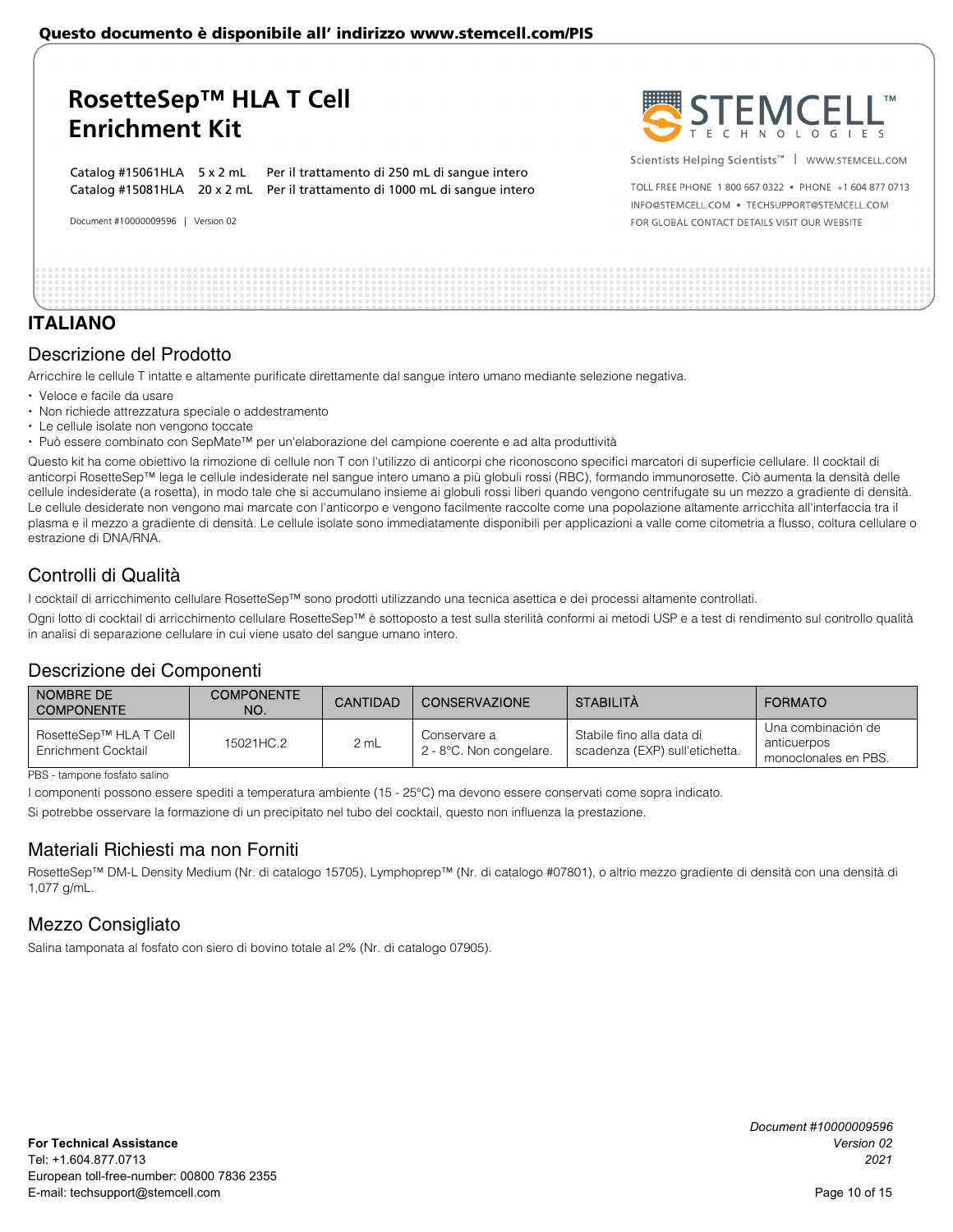

### Indicazioni di Utilizzo

Accertarsi che il campione di sangue, il mezzo consigliato, il mezzo gradiente di densità e la centrifuga siano a temperatura ambiente (15 - 25°C).

- 1. Aggiungere il cocktail RosetteSep™ HLA a 40 μL/mL di sangue intero\* (ad es. per 2 mL di sangue intero, aggiungere 80 μL di cocktail). Mescolare bene. Se si utilizzano campioni diversi dal sangue intero fresco, consultare le Note e Suggerimenti. NOTA: Non vortice cocktail.
- 2. Incubare a temperatura ambiente (15 25°C) per 20 minuti.
- 3. Diluire il campione con un volume uguale di mezzo consigliato e mescolare delicatamente.
- 4. Sistemare il campione diluito sopra il mezzo gradiente di densità  $\Omega$

Sistemare il mezzo gradiente di densità sotto il campione diluito. Fare attenzione a minimizzare la mescolatura del mezzo gradiente di densitàe del campione. NOTA: Cfr. Tabella 1 per le raccomandazioni sui volumi. Con i tubi conici da 50 mL (ad es. Nr di catalogo 38010), suggeriamo di utilizzare un minimo di 15 mL di mezzo gradiente di densità, onde facilitare la rimozione dello strato arricchito dopo la centrifuga.

- 5. Centrifugare a 1200 x g (cfr. Note e Suggerimenti) per 20 minuti a temperatura ambiente (15 25°C) con il freno disattivato.
- 6. Togliere le cellule arricchite dal mezzo di gradiente di densità : interfaccia plasma. NOTA: Talvolta è difficile vedere le cellule nell'interfaccia, in particolare quando si arricchiscono cellule molto rare. Rimuovere parte del mezzo gradiente di densità insieme alle cellule arricchite onde assicurare una ripresa ottimale.
- 7. Lavare le cellule arricchite con mezzo consigliato. Ripetere.
- 8. Utilizzare le cellule arricchite, se lo si desidera. Se desidera valutare la purezza delle cellule con la citometria a flusso, consigliamo di lisare i campioni arricchiti con una soluzione di cloruro di ammonio (Nr. di catalogo 07800) onde rimuovere i globuli rossi residui (questa operazione può essere effettuata durante il lavaggio).

| <b>VOLUME DEL</b><br><b>SANGUE INTERO</b> | <b>VOLUME DEL</b><br><b>MEZZO</b><br><b>CONSIGLIATO</b> | <b>DIMENSIONI</b><br><b>TUBO</b> | <b>VOLUME DEL</b><br><b>MEZZO GRADIENTE</b><br>DI DENSITÀ |
|-------------------------------------------|---------------------------------------------------------|----------------------------------|-----------------------------------------------------------|
| 1 mL                                      | 1 mL                                                    | 5 mL                             | $1,5$ mL                                                  |
| 2 mL                                      | 2 mL                                                    | $14 \text{ mL}$                  | 3 mL                                                      |
| 3 mL                                      | 3 mL                                                    | $14 \text{ mL}$                  | 3 mL                                                      |
| 4 mL                                      | 4 mL                                                    | $14 \text{ mL}$                  | 4 mL                                                      |
| 5 mL                                      | 5 mL                                                    | $50 \text{ mL}$                  | 15 mL                                                     |
| $10 \text{ mL}$                           | $10 \text{ mL}$                                         | $50$ mL                          | $15 \text{ mL}$                                           |
| 15 mL                                     | $15$ mL                                                 | 50 mL                            | $15$ mL                                                   |

#### **Tabella 1. Volumi Consigliati e Dimensioni dei Tubi**

### Note e Suggerimenti

#### CAMPIONI DIVERSI DAL SANGUE INTERO

Anche se RosetteSep™ è ottimizzato per l'uso con il sangue intero, è possibile arricchire le cellule da altre fonti (come crosta, campioni di leucaferesi). La concentrazione di cellule nucleate nel campione non deve superare 5 x 10^7 cellule/mL, e i globuli rossi devono essere presenti nel rapporto di almeno 100 globuli rossi per cellula nucleata.

#### CONVERSIONE DI g IN RPM

Per convertire g in rpm, usare la seguente formula:

$$
\mathsf{RPM} = \sqrt{\frac{\mathsf{RCF}}{(1,118 \times 10^{-5}) \times (\mathsf{raggio})}}
$$

In cui: RCF = forza centrifuga relativa  $(q)$  RPM = velocità centrifuga in giri al minuto Raggio = raggio del rotore (cm)

*Document #10000009596*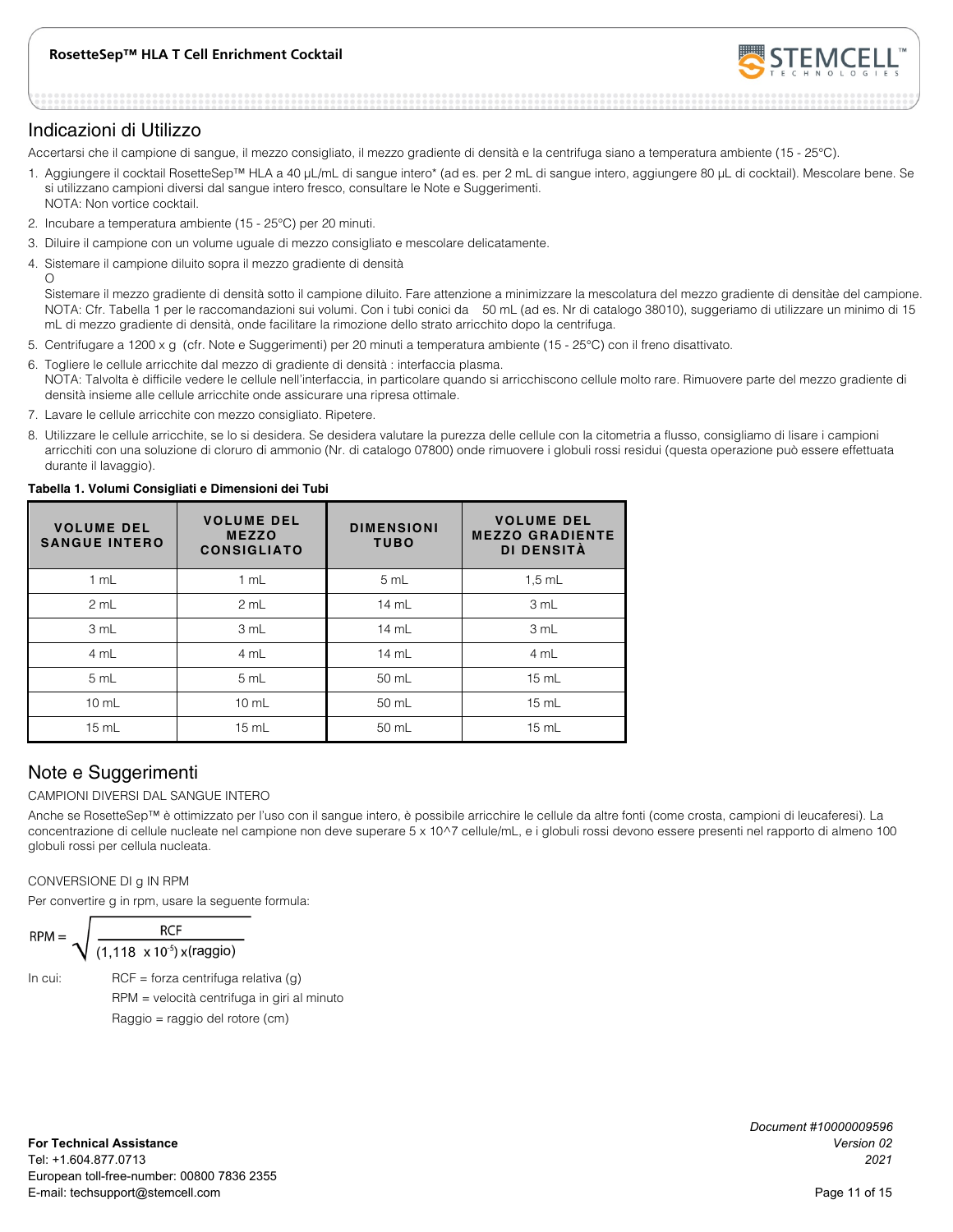

#### VALUTAZIONE DELLA PURERZZA

- Per la valutazione della purezza dei cellule T (CD3+) tramite citometria a flusso, usare i seguente clone di anticorpi coniugato al fluorocromo:
- Anti-Human CD3 Antibody, Clone UCHT1 (Nr. di catalogo 60011)

#### RISULTATI TIPICI

I seguenti risultati sono a scopo puramente illustrativo. Sono stati ottenuti utilizzando campioni di adulti normali sani. I risultati relativi ai singoli campioni Di pazienti possono variare.

| <b>CATALOGO#</b>  | <b>TIPO DI CELLULA</b><br><b>ARRICCHITA</b> | <b>PUREZZA</b> |
|-------------------|---------------------------------------------|----------------|
| 15061HLA/15081HLA | Cellule T (CD3+)                            | $>90\%$        |

### Assistenza Techica

Per assistenza tecnica, contattarci per e-mail all'indirizzo techsupport@stemcell.com o telefonare al numero +1.604.877.0713, o al numero verde europeo 00800 7836 2355. Per ulteriori informazioni, visitare www.stemcell.com.

Se avete bisogno di una copia stampata oppure di una versione tradotta di questo documento in una certa lingua, contattaci a techsupport@stemcell.com.

I PRODOTTI SONO SOLO PER UTILIZZO DI RICERCA E NON DESTINATI AD USI DIAGNOSTICI O TERAPEUTICI UMANI O ANIMALI SE NON DIVERSAMENTE INDICATO. PER ULTERIORI INFORMAZIONI SULLA QUALITÀ PRESSO STEMCELL, FARE RIFERIMENTO A WWW.STEMCELL.COM/COMPLIANCE.

Copyright © 2021 di STEMCELL Technologies Inc. Tutti i diritti riservati, compresa grafica e immagini. STEMCELL Technologies & Design, STEMCELL Shield Design, Scientists Helping Scientists, e RosetteSep sono marchi commerciali di STEMCELL Technologies Canada Inc. Lymphoprep è un marchio di fabbrica di Alere Technologies. Tutti gli altri marchi commerciali sono di proprieta dei rispettivi detentori. Sebbene<br>STEMCELL abbia compi completezza di tali informazioni.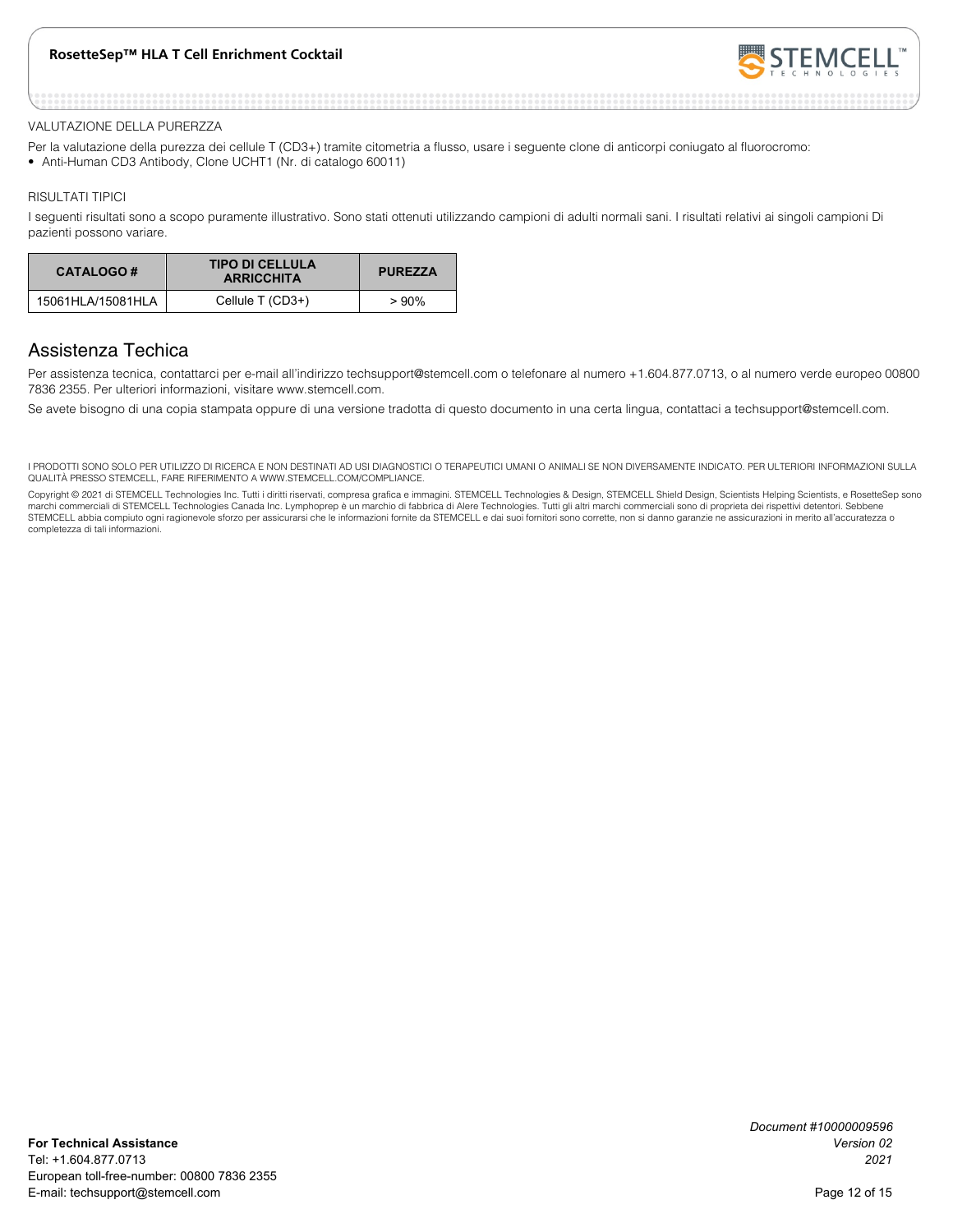## **RosetteSep™ HLA Granulocyte Depletion Cocktail**

Catalog #15061HLA 5 x 2 mL Zur Verarbeitung von 250 mL Vollblut Catalog #15081HLA 20 x 2 mL Zur Verarbeitung von 1000 mL Vollblut

Document #10000009596 | Version 02



Scientists Helping Scientists<sup>™</sup> | WWW.STEMCELL.COM

TOLL ERFE PHONE 1 800 667 0322 · PHONE +1 604 877 0713 INFO@STEMCELL.COM . TECHSUPPORT@STEMCELL.COM FOR GLOBAL CONTACT DETAILS VISIT OUR WEBSITE

| _______ |  |  |
|---------|--|--|

### **DEUTSCH**

### Produktbeschreibung

Anreichern unberührter und hochgereinigter T-Zellen direkt aus menschlichem Vollblut mit negativer Selektion.

- Schnell und einfach zu bedienen
- Erfordert keine spezielle Ausrüstung oder Training
- Isolierte Zellen sind unberührt
- Kann mit SepMate™ für eine konsistente Probenverarbeitung mit hohem Durchsatz kombiniert werden

Dieses Kit zielt auf Nicht-T-Zellen zur Entfernung mit Antikörpern ab, die spezifische Zelloberflächenmarker erkennen. Der RosetteSep™ Antikörper-Cocktail vernetzt unerwünschte Zellen im menschlichen Vollblut mit mehreren roten Blutkörperchen (RBCs) und bildet so Immunrosetten. Dies erhöht die Dichte der unerwünschten (rosettierten) Zellen, so dass sie zusammen mit den freien RBCs pelletieren, wenn sie über einem Dichtegradientenmedium zentrifugiert werden. Gewünschte Zellen werden nie mit Antikörper markiert und können leicht als hochangereicherte Population an der Grenzfläche zwischen Plasma und Dichtegradientenmedium angesammelt werden. Isolierte Zellen stehen sofort für weitere Anwendungen wie Durchflusszytometrie, Zellkultur oder DNA/RNA-Extraktion zur Verfügung.

### Qualitätskontrolle

RosetteSep™ Cocktails zur Zellanreicherung werden unter aseptischen Bedingungen und mittels streng kontrollierter Verfahren hergestellt.

Jede Charge RosetteSep™ Cocktails zur Zellanreicherung wird gemäß USP-Verfahrensweisen auf Sterilität getestet und Qualitätskontrollen mit humanem Vollblut in Zelltrennungsanalysen durchgeführt.

### Komponentenbeschreibungen

| <b>KOMPONENTENNAME</b>                        | KOMPONENTEN-<br><b>NUMMER</b> | <b>MENGE</b> | <b>LAGERUNG</b>                                      | <b>STABILITÄT</b>                                                       | <b>FORMAT</b>                                               |
|-----------------------------------------------|-------------------------------|--------------|------------------------------------------------------|-------------------------------------------------------------------------|-------------------------------------------------------------|
| RosetteSep™ HLA T Cell<br>Enrichment Cocktail | 15021HC.2                     | 2 mL         | Bei 2 - 8 °C<br>aufbewahren. Nicht II<br>einfrieren. | Produkt Komponenten bis zum<br>Verfallsdatum auf dem Etikett<br>stabil. | Eine Kombination aus<br>monoklonalen Antikörpern<br>in PBS. |

PBS - phosphatgepufferte Kochsalzlösung

Die Komponenten können bei Raumtemperatur (15 - 25 °C) versandt werden, sollten jedoch wie oben angegeben gelagert werden.

Im Reaktionsgefäß kann ein Niederschlag beobachtet werden, der jedoch keinen Effekt auf die Effizienz hat.

### Erforderliche, aber nicht Bereitgestellte Materialien

RosetteSep™ DM-L Density Medium (Katalognr. 15705), Lymphoprep™ (Katalognr. 07801), oder ein anderes Dichtegradienten-Medium mit einer Dichte von 1,077 g/mL.

### Empfohlenes Medium

Phosphat-Kochsalzlösung mit 2% fetalem Rinderserum (Katalognr. 07905).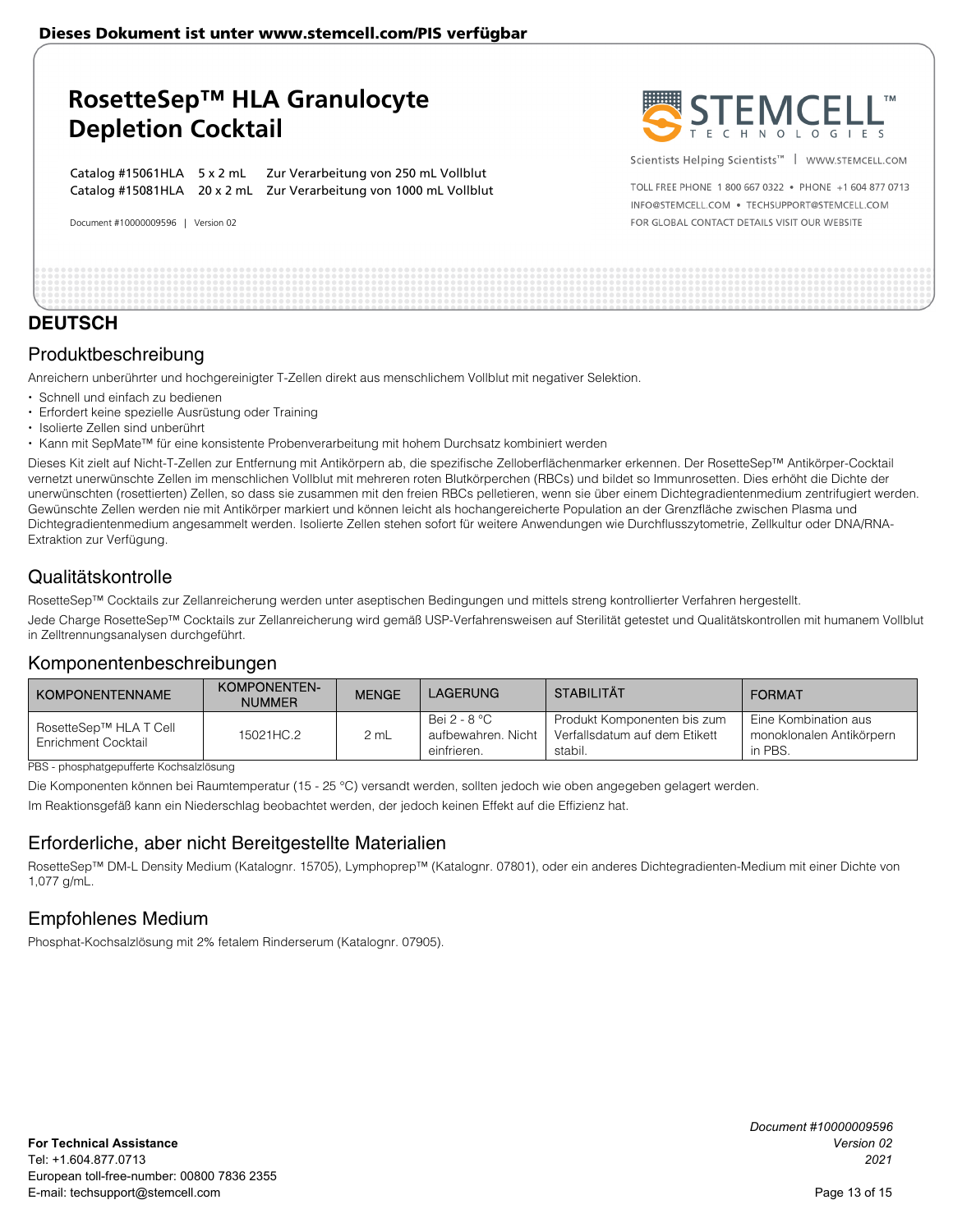

### Handhabung und Anwendungshinweise

Stellen Sie sicher, dass die Blutprobe, das empfohlene Medium, das Dichtegradienten-Medium und die Zentrifuge Zimmertemperatur (15 - 25°C) haben.

- 1. RosetteSep™ HLA Cocktail zu 40 μL/mL Vollblut\* hinzugeben (z.B. bei 2 mL Vollblut 80 μL Cocktail hinzugeben). Gut mischen. Falls keine Vollblut-Proben verwendet werden, lesen Sie bitte den Abschnitt Hinweise und Tipps. HINWEIS: Cocktail nicht vortexen.
- 1. 20 Minuten bei Zimmertemperatur (15 25°C) inkubieren.
- 3. Probe mit einem gleichen Volumen von Empfohlenes Medium verdünnen und vorsichtig mischen.
- 4. Die verdünnte Probe auf dem Dichtegradienten-Medium aufschichten ODER

Das Dichtegradienten-Medium unter die verdünnte Probe schichten. Vermeiden Sie dabei die Vermischung von Dichtegradienten-Medium und Probe. HINWEIS: Empfohlene Volumina siehe Tabelle 1. Bei der Verwendung von 50 mL konische Röhren (z.B. Katalognr. 38010), empfehlen wir mindestens 15 mL Dichtegradienten-Medium, um das Abnehmen der angereicherten Zellen zu vereinfachen.

- 5. 20 Minuten bei 1200 x g (siehe Hinweise und Tipps) bei Zimmertemperatur (15 25°C) ohne Bremse zentrifugieren.
- 6. Zielzellen vom Dichtegradienten-medium entfernen : Interphase. HINWEIS: Mitunter ist es schwierig, die Zellen in der Interphase zu erkennen, besonders wenn sehr seltene Zellen angereichert werden. Es empfiehlt sich, die Interphase großzügig (mit einem Teil des Dichtegradienten-Mediums) aufzunehmen, um eine optimale Gewinnung zu gewährleisten.
- 7. Angereicherte Zellen mit Empfohlenes Medium waschen. Wiederholen.
- 8. Angereicherte Zellen wie gewünscht verwenden. Wenn Sie die Zellreinheit mittels einer Durchflusszytometrie bewerten möchten, empfehlen wir, die angereicherten Proben mit Ammoniumchloridlösung (Katalognr. 07800) zu lysieren, um Rückstände von RBK zu entfernen (dies kann während des Waschvorgangs erfolgen).

| <b>VOLLBLUT</b> | <b>EMPHOLENES</b><br><b>MEDIUM</b> | RÖHRCHEN-<br><b>GRÖSSE</b> | <b>DICHTEGRADIENTE</b><br>N-MEDIUM |
|-----------------|------------------------------------|----------------------------|------------------------------------|
| 1 mL            | 1 mL                               | 5 mL                       | $1.5$ mL                           |
| 2 mL            | 2 mL                               | 14 mL                      | 3 mL                               |
| 3 mL            | 3 mL                               | 14 mL                      | 3 mL                               |
| 4 mL            | 4 mL                               | 14 mL                      | 4 mL                               |
| 5 mL            | 5 mL                               | 50 mL                      | 15 mL                              |
| $10$ mL         | $10 \text{ mL}$                    | 50 mL                      | $15$ mL                            |
| $15$ mL         | 15 mL                              | 50 mL                      | 15 mL                              |

#### **Tabelle 1. Empfohlene Volumina und Röhrchengrößen**

### Hinweise und Tipps

#### ALTERNATIVE PROBEN ZU VOLLBLUT

Obwohl RosetteSep™ für die Verwendung mit Vollblut optimiert wurde, können Zellen auch aus anderen erythrocytenhaltigen Probenmaterialien angereichert werden (z.B. Buffy-Coat, Leukapherese-Proben). Die Konzentration der kernhaltigen Zellen in der Probe sollte 5 x 10^7 Zellen/mL nicht überschreiten. RBK sollten mindestens im Verhältnis von 100 RBK pro kernhaltige Zelle vorliegen.

#### UMWANDLUNG VON g ZU UpM (DREHZAHL)

Zur Umwandlung von g in UpM, bitte folgende Formel verwenden:

$$
UpM = \sqrt{\frac{RZB}{(1,118 \times 10^{-5}) \times (Radius)}}
$$

Wobei: RZB = Relative Zentrifugalbeschleunigung (g) UpM = Umdrehung pro Minut Radius = Rotorradius (cm)